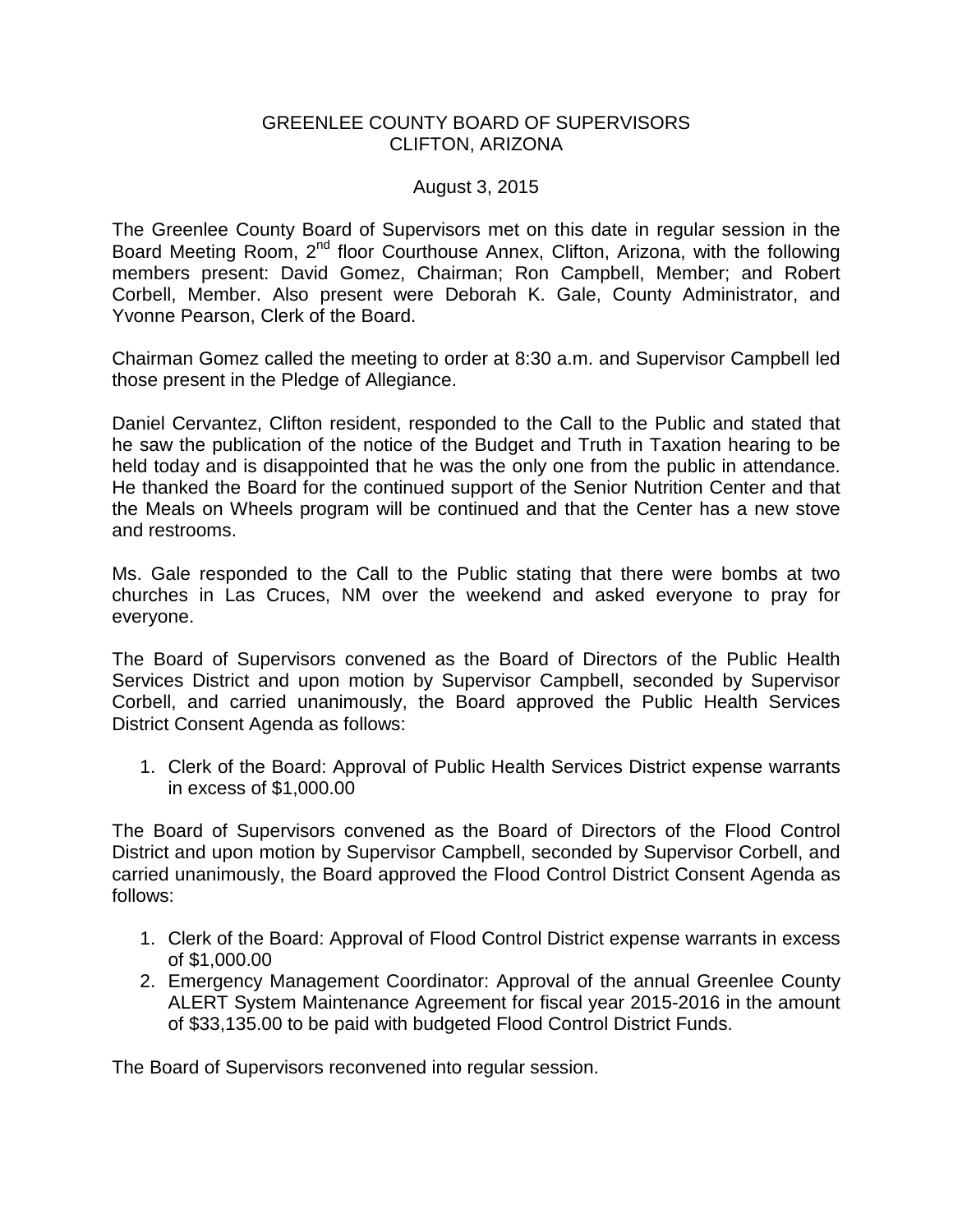BOARD OF SUPERVISORS MINUTES AUGUST 3, 2015 Page **2** of **6**

Ms. Gale reviewed a slide presentation on the fiscal year 2015-16 Budget as follows:

- General Fund will increase by 7.5% to \$12,427,243
- Total Budget will increase by .56% to 24,114,602
- Proposed total combined County tax rate is \$1.0626, an increase of \$.0926
- Primary & Secondary Assessed Values and rates were reviewed
- Greenlee County tax rate history was reviewed and compared to other Arizona counties. Greenlee County still has one of the lowest rates in the state.
- The cost shifts that the state continues to impose on counties were reviewed including new impacts for fiscal year 2016: 18% of the Department of Revenue administrative costs; 25% of Juvenile Corrections Department costs shifted to counties; and Greenlee County will continue to fund a portion of the cost to keep the local Motor Vehicle Department office open.
- Estimated revenues and expenses were reviewed
- Position changes includes the reclassification of an Administrative Assistant to Personal Property Appraiser in the Assessor's office; a new IT Technician position in the IT Department
- The Capital Improvement Plan was reviewed and includes: a new Duncan Annex Building; ongoing Airport Construction/Improvement; a new Correctional Facility; replacement of the Campbell Blue Bridge; a new Blue Public Works facility; and several minor projects for Public Works

Upon motion by Supervisor Campbell, seconded by Supervisor Corbell, and carried unanimously, the Board convened into Public Hearing pursuant to Arizona Revised Statutes §42-17104 – Budget and Truth in Taxation Hearing.

Daniel Cervantez, Clifton resident, asked if the cost of the new kitchen and modifications to the sallyport at the Jail were included in the budget. Ms. Gale explained that the costs are included in the budget if the Board decides to move forward.

No other public was present and no other comments were received for or in opposition to the proposed budget and tax rates.

The Board reconvened into regular session.

Supervisor Campbell stated that the increase in the tax rate is not taken lightly but that the County needs the increase in funds in the Public Health Services District for continued programs and for the Flood Control District to be able to become proactive with needed infrastructure. He believes the increase makes fiscal and common sense and he also stated that he has the support of his constituents.

Supervisor Corbell stated that he does not have the support to raise taxes, that he would like to leave them the same. He stated that he could support Public Health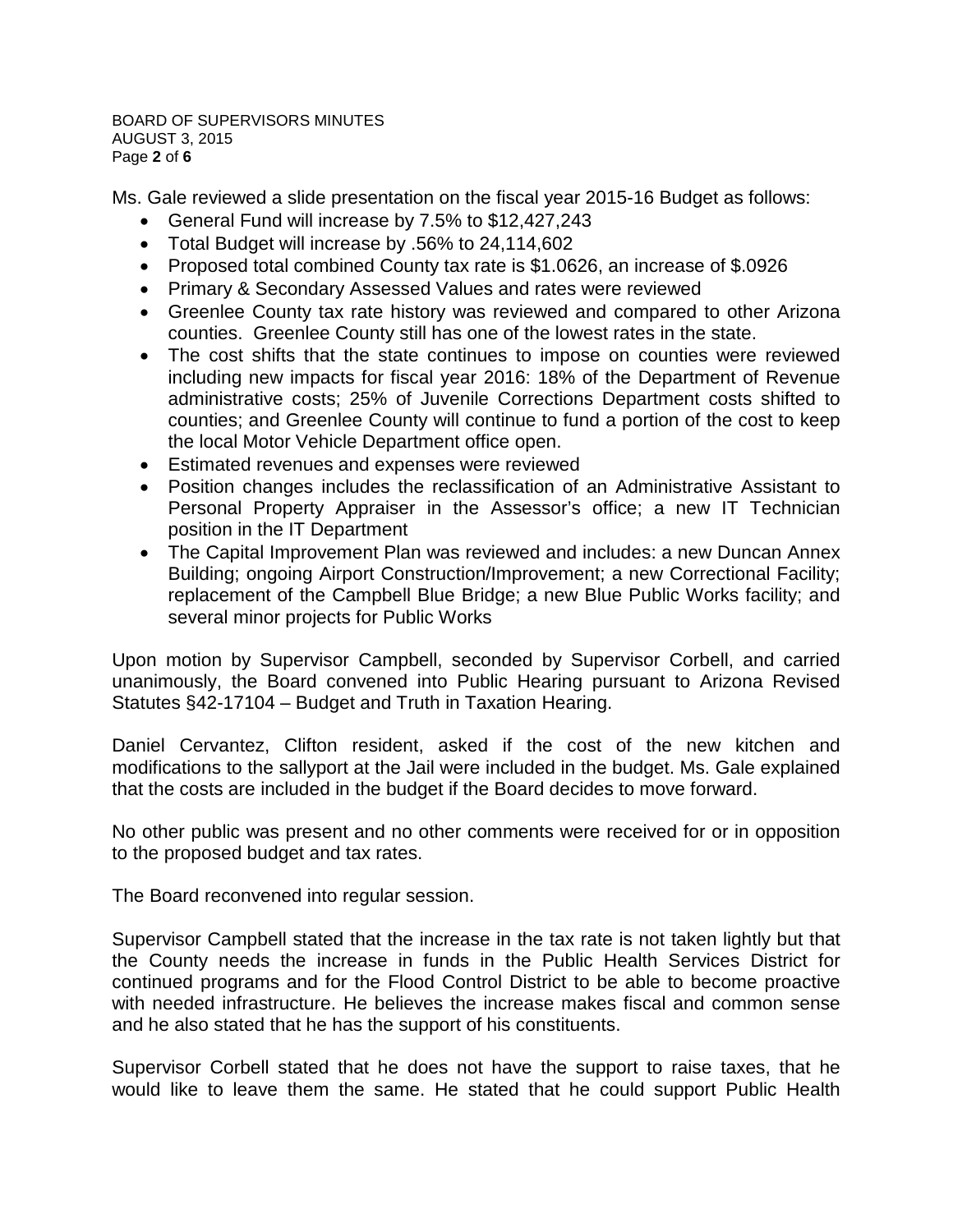BOARD OF SUPERVISORS MINUTES AUGUST 3, 2015 Page **3** of **6**

Services District and Flood Control District increases but with the current economy he does not support an increase.

Chairman Gomez stated that he does support the proposed increase.

Supervisor Campbell moved to set the fiscal year 2015-2016 Primary Property Tax Rate at \$0.5626 per \$100 of assessed value. Chairman Gomez seconded the motion. Chairman Gomez called for a roll call vote with Supervisor Campbell voting aye, Supervisor Corbell voting no, and Chairman Gomez voting aye. The motion passed setting the fiscal year 2016 tax rate at \$0.5626.

Supervisor Campbell moved for the adoption of the fiscal year 2015-16 Greenlee County budget as follows: General Fund budget in the amount of \$12,427,243 and the Total Budget in the amount of \$24,114,602. This includes the Flood Control Budget in the amount of \$175,000 and the Public Health Services District Budget in the amount of \$2,005,636. Supervisor Corbell seconded and the motion passed unanimously.

## RESOLUTION FOR THE ADOPTION OF THE FINAL BUDGET FISCAL YEAR 2015-2016

WHEREAS, in accordance with the provisions of Title 42 Chapter 17, Articles 1-5, Arizona Revised Statutes (A.R.S.), the Board of Supervisors did on July 7, 2015, make an estimate of the different amounts required to meet the public expenditures for the ensuing year, also an estimate of revenues from sources other than direct taxation, and the amount to be raised by taxation upon real and personal property of Greenlee County, and

WHEREAS, in accordance with said chapter of said title, and following due public notice, the Board met on August 3, 2015, at which meeting any taxpayer was privileged to appear and be heard in favor of or against any of the proposed expenditures or tax levies, and

WHEREAS, it appears that publication has been duly made as required by law, of said estimates together with a notice that the Board would meet on August 17, 2015, at the Office of the Board for the purpose of hearing taxpayers and making tax levies as set forth in said estimates, and

WHEREAS, it appears that the sums to be raised by taxation, as specified therein, do not in the aggregate amount exceed that amount as computed in A.R.S. §42-17051(A);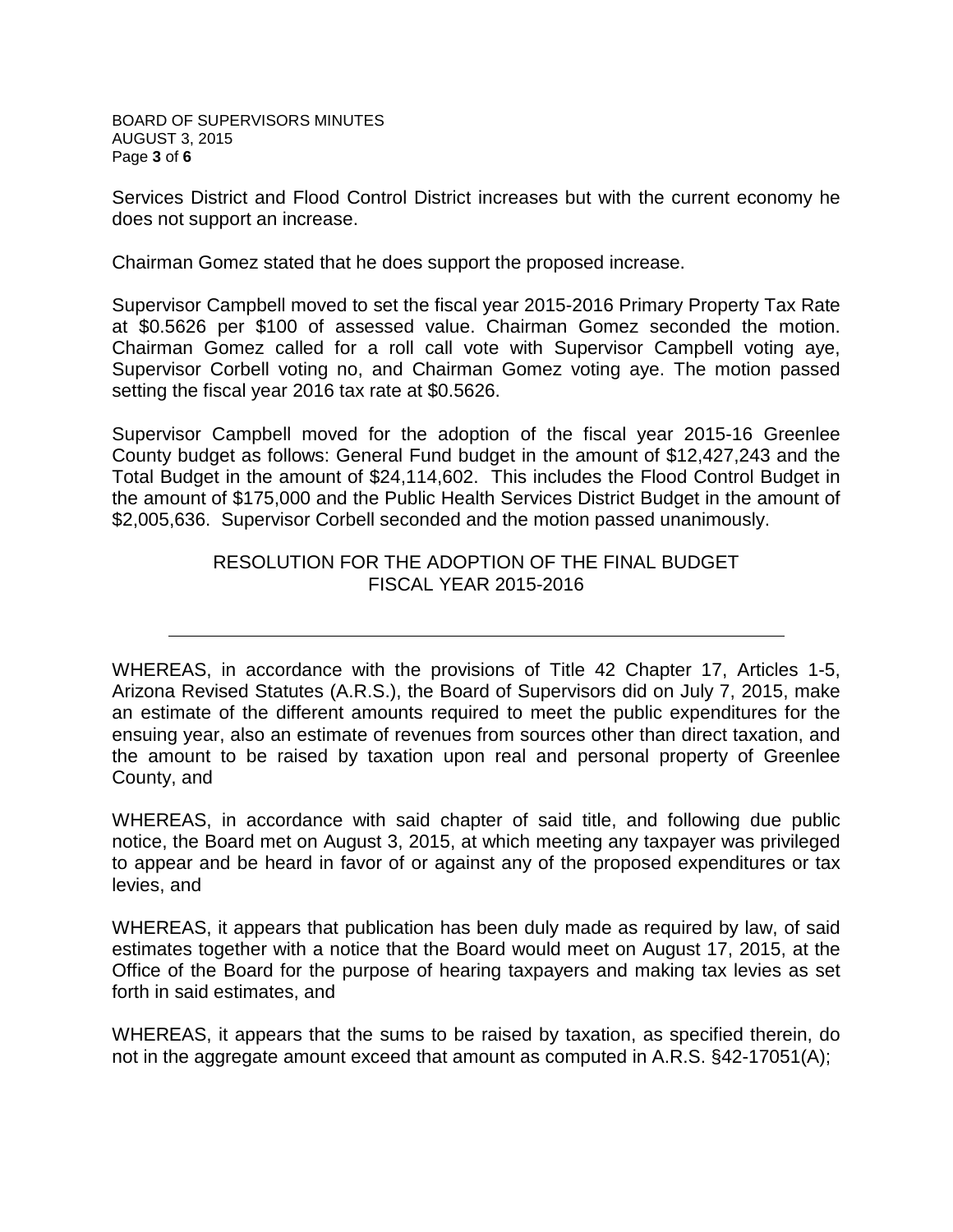BOARD OF SUPERVISORS MINUTES AUGUST 3, 2015 Page **4** of **6**

NOW, THEREFORE, BE IT RESOLVED, that the said estimates of revenue and expenditures/expenses shown on the accompanying schedules as now increased, reduced or changed, are hereby adopted as the final budget of Greenlee County for the Fiscal Year 2015-2016.

PASSED AND ADOPTED BY THE GREENLEE COUNTY BOARD OF SUPERVISORS, THIS 3rd DAY OF AUGUST, 2015.

APPROVED: /s/ David Gomez, Chairman

ATTEST: /s/ Yvonne Pearson Clerk of the Board

Ákos Kovach, Economic Development Coordinator, updated the Board on the following:

- The Mud Drag event on July 25 was successful
- The planning of the County Fair is coming along very well
- The Javelina Chase Bicycle Event is in planning stages with a planned 2 to 3 day event
- A home ownership fair will be hosted by CBL at the Fairgrounds to offer the ability to prequalify interested home buyers
- New efficiency apartments building will break ground in Clifton in a couple of weeks
- $\bullet$   $9<sup>th</sup>$  edition of the Clarion has been published
- The Yarborough Band will perform at the Fairgrounds on August  $8<sup>th</sup>$

Ms. Pearson requested approval to utilize the Pinal County Request for Proposal to purchase a new voting system including voting equipment, a server and Election Management System software. Upon motion by Supervisor Campbell, seconded by Supervisor Corbell, and carried unanimously, the Board approved the request as presented.

Ms. Pearson requested approval of Vote Center locations for Greenlee County. She stated that the Board previously approved going from Polling Places to Vote Centers in Greenlee County. Vote Centers will provide voters the ability to vote at any Vote Center as opposed to only being allowed to vote at designated polling places within each precinct. The proposed Vote Center locations are the Morenci Club in Morenci, the Train Depot in Clifton and the Fairgrounds in Duncan. Upon motion by Supervisor Campbell, seconded by Supervisor Corbell, and carried unanimously, the Board approved the proposed Voter Center locations as presented.

Ms. Pearson requested approval to purchase election voting equipment, server and software program from Election Systems and Software (ES&S) in an amount not to exceed \$252,000.00 with budgeted General Funds. Upon motion by Supervisor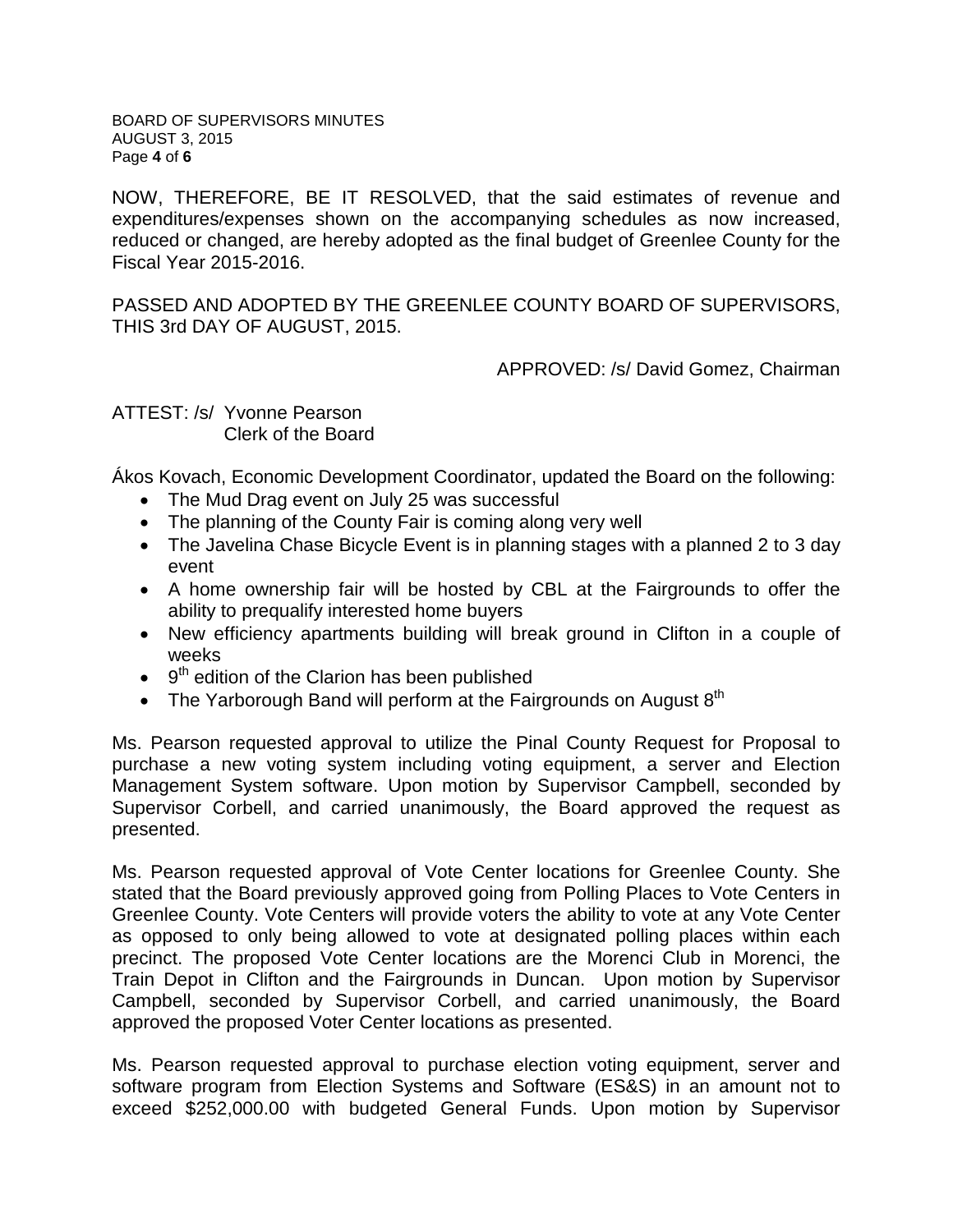Campbell, seconded by Supervisor Corbell, and carried unanimously, the Board approved the request as presented.

Ms. Gale reported that Greenlee County underwent an inspection by the state Occupational Safety and Health Administration (OSHA). Reports will be submitted soon and that she was advised of two possible serious issues but that those issues will be determined by OHSA management and will be in the report.

The Calendar of Events was reviewed.

Upon motion by Supervisor Corbell, seconded by Supervisor Campbell, and carried unanimously, the Board approved the Consent Agenda as follows:

- A. Clerk of the Board: Approval of minutes to previous meetings 06/16/15; 06/26/15; 06/30/15; 07/07/15
- B. Clerk of the Board: Approval of expense warrants in excess of \$1,000.00 Voucher 1002; 1003; 1006; 1007; 1008; 1085; 1086
- C. Chief Finance Officer: Approval of General Fund loans in the amount of \$23,289.27 to be reimbursed upon receipt of funds: Fund 133 - \$301.25; Fund 146 - \$1,189.84; Fund 167 - \$2,203.84; Fund 195 - \$1,999.60; Fund 196 - \$871.59; Fund 219 - \$16,723.15
- D. County Recorder: Appointment of Kathy Valenzuela as Deputy County Recorder
- E. Events Coordinator: Approval of Employee Transaction Forms K. Bejarano, Temporary Worker; A. Sanchez, Temporary Worker
- F. Assistant Public Works Manager: Approval of Employee Transaction Form B. Lucero, Public Works Analyst; C. White, Operations Tech II
- G. County Sheriff: Approval of Employee Transaction Form A. Villalba, Detention Sergeant
- H. Clerk of the Board: Approval of the Public Safety Personnel Retirement System (PSPRS) Corrections Officer Retirement Plan Cancer Insurance Program Employer Enrollment
- I. County Sheriff: Approval to pay invoice from Americana Polygraph and P.I. Services, Inc. for Internal Affairs Investigations in the amount of \$12,803.00 to be paid with General Funds
- J. Clerk of the Board: Adoption of Resolution 15-08-01 authorizing the County to execute, issue, sell and deliver the County Revolving Line of Credit Loan Agreement and County Revolving Line of Credit Promissory Note to National Bank of Arizona commencing July 1, 2015 and ending on June 30, 2016, in a principal amount not to exceed \$2,500,000; approving a form of County Revolving Line of Credit Loan Agreement and County Revolving Line of Credit Promissory Note; and related matters